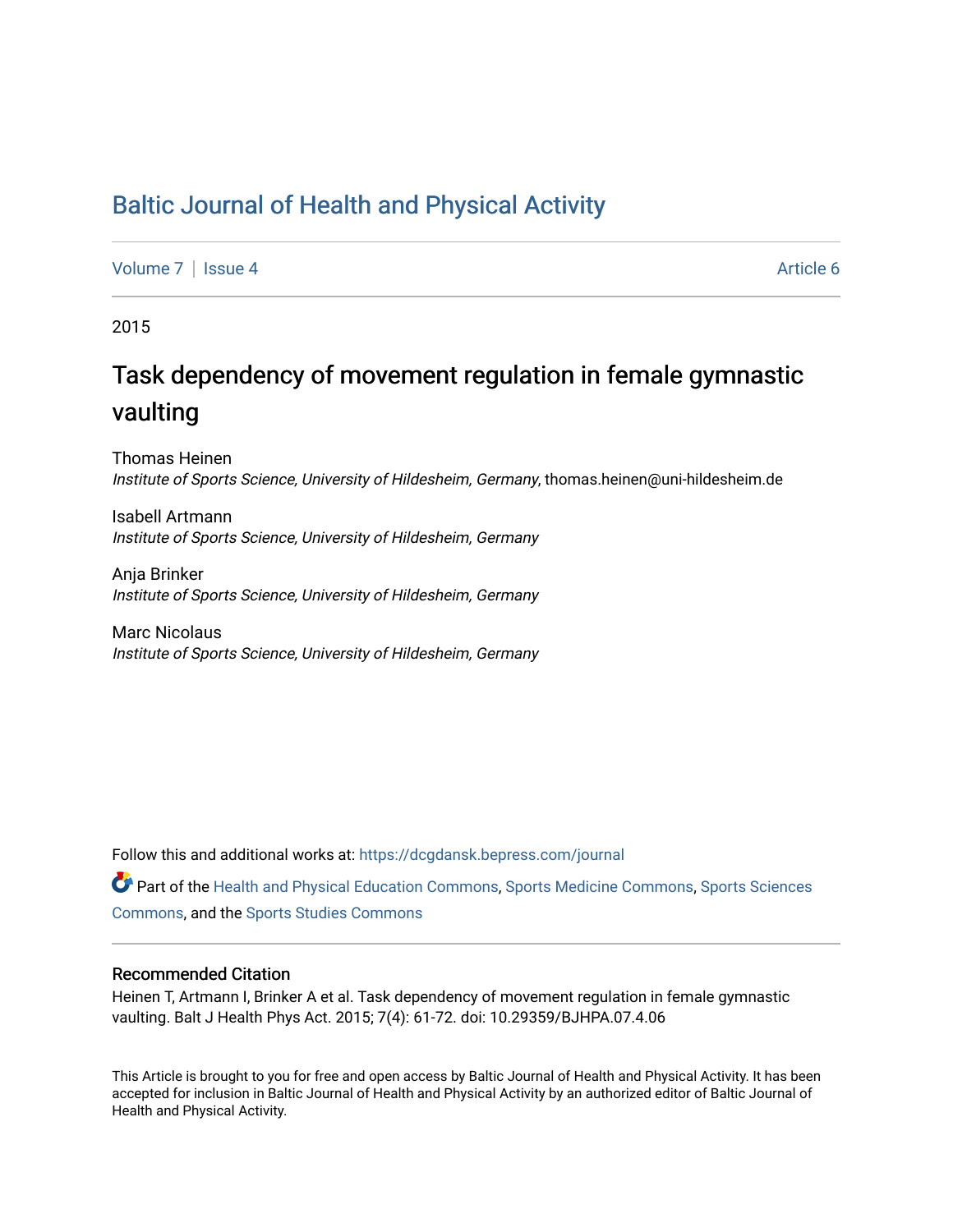#### **Authors' Contribution:**

- **A** Study Design
- **B** Data Collection **C** Statistical Analysis
- **D** Data Interpretation
- **E** Manuscript Preparation
- **F** Literature Search
- **G** Funds Collection

# **Task dependency of movement regulation in female gymnastic vaulting**

Thomas Heinen <sup>AE</sup>, Isabell Artmann <sup>BC</sup>, Anja Brinker CD, Marc Nicolaus F

Institute of Sports Science, University of Hildesheim, Germany

| abstract                |                                                                                                                                                                                                                                                                                                                                                                                                                                    |
|-------------------------|------------------------------------------------------------------------------------------------------------------------------------------------------------------------------------------------------------------------------------------------------------------------------------------------------------------------------------------------------------------------------------------------------------------------------------|
| <b>Background</b>       | In gymnastics vaulting it is thought that gymnasts regulate their run-up on the basis of<br>visually perceived environmental information, such as the position of the springboard,<br>with the aim of an accurate foot placement on the springboard. The question, however,<br>arises if these regulative processes found in gymnastics vaulting can be generalized to<br>other tasks with similar demands but differing dynamics? |
| <b>Material/Methods</b> | To answer this question, ten female gymnasts were asked to perform two target-directed<br>gymnastics tasks that were similar in task demands but differed in task dynamics. When<br>performing the two tasks, the position of the springboard was manipulated without the gym-<br>nast's awareness.                                                                                                                                |
| <b>Results</b>          | Results revealed that manipulating the position of the springboard had neither an effect<br>on the distance of the hurdle, nor on the placement of the feet on the springboard during<br>the reactive leap. The two parameters, however, clearly differed between experimental<br>tasks. Additionally, regulation during run-up occurred on average one step earlier when<br>performing the tucked leap on the balance beam.       |
| <b>Conclusions</b>      | It can be concluded from the results that gymnasts exhibit a different movement behavior<br>when performing tasks with similar demands but different dynamics, thereby integrating<br>environmental information in the regulation of the run-up and the reactive leap from trial<br>to trial.                                                                                                                                      |
| Key words               | visual perception, environmental information, constraints, artistic gymnastics, complex<br>skill performance                                                                                                                                                                                                                                                                                                                       |
| article details         |                                                                                                                                                                                                                                                                                                                                                                                                                                    |

| <b>Article statistics</b>    | Word count: 4,525; Tables: 0; Figures: 3; References: 34                                                                                                                                                                                                                                                                                                                                                                                                                                                                                                                                                                                                                                                                                                                                             |
|------------------------------|------------------------------------------------------------------------------------------------------------------------------------------------------------------------------------------------------------------------------------------------------------------------------------------------------------------------------------------------------------------------------------------------------------------------------------------------------------------------------------------------------------------------------------------------------------------------------------------------------------------------------------------------------------------------------------------------------------------------------------------------------------------------------------------------------|
|                              | Received: September 2015; Accepted: November 2015; Published: December 2015                                                                                                                                                                                                                                                                                                                                                                                                                                                                                                                                                                                                                                                                                                                          |
| <b>Full-text PDF:</b>        | http://www.balticsportscience.com                                                                                                                                                                                                                                                                                                                                                                                                                                                                                                                                                                                                                                                                                                                                                                    |
| Copyright                    | © Gdansk University of Physical Education and Sport, Poland                                                                                                                                                                                                                                                                                                                                                                                                                                                                                                                                                                                                                                                                                                                                          |
| Indexation:                  | AGRO, Celdes, CNKI Scholar (China National Knowledge Infrastructure), CNPIEC, De Gruyter - IBR (International<br>Bibliography of Reviews of Scholarly Literature in the Humanities and Social Sciences), De Gruyter - IBZ<br>(International Bibliography of Periodical Literature in the Humanities and Social Sciences), DOAJ, EBSCO - Central<br>& Eastern European Academic Source, EBSCO - SPORTDiscus, EBSCO Discovery Service, Google Scholar, Index<br>Copernicus, J-Gate, Naviga (Softweco, Primo Central (ExLibris), ProQuest - Family Health, ProQuest - Health &<br>Medical Complete, ProQuest - Illustrata: Health Sciences, ProQuest - Nursing & Allied Health Source, Summon<br>(Serials Solutions/ProQuest, TDOne (TDNet), Ulrich's Periodicals Directory/ulrichsweb, WorldCat (OCLC) |
| <b>Funding:</b>              | This research received no specific grant from any funding agency in the public, commercial, or not-for-profit<br>sectors.                                                                                                                                                                                                                                                                                                                                                                                                                                                                                                                                                                                                                                                                            |
| <b>Conflict of interest:</b> | Authors have declared that no competing interest exists.                                                                                                                                                                                                                                                                                                                                                                                                                                                                                                                                                                                                                                                                                                                                             |
| <b>Corresponding author:</b> | Thomas Heinen, University of Hildesheim, Institute of Sports Science, Universitaetsplatz 1, 31141 Hildesheim,<br>Germany, Phone: +49 (0) 5121 / 883 - 11914, E-Mail: thomas.heinen@uni-hildesheim.de                                                                                                                                                                                                                                                                                                                                                                                                                                                                                                                                                                                                 |
| <b>Open Access License:</b>  | This is an open access article distributed under the terms of the Creative Commons Attribution-Non-commercial<br>4.0 International (http://creativecommons.org/licenses/by-nc/4.0/), which permits use, distribution, and<br>reproduction in any medium, provided the original work is properly cited, the use is non-commercial and is<br>otherwise in compliance with the license.                                                                                                                                                                                                                                                                                                                                                                                                                 |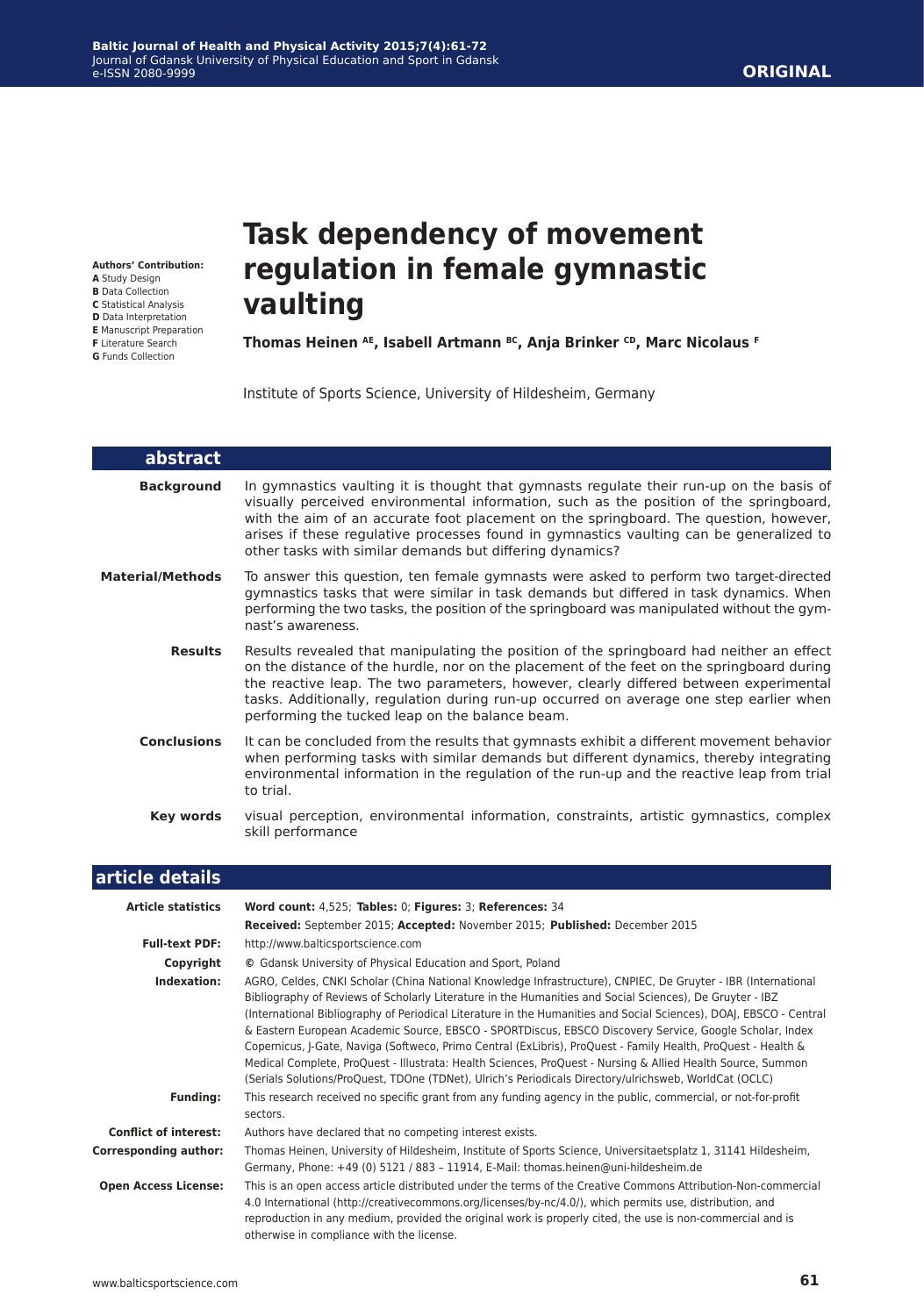## **introduction**

A basic, nevertheless important, skill in gymnastics is to perform a reactive leap on a springfloor, or a springboard, after a run-up. This skill is particularly needed in gymnastics vaulting or when performing mounts on uneven bars or a balance beam [1, 2]. For instance, in gymnastics vaulting it is thought that gymnasts regulate their run-up on the basis of (visually perceived) environmental information, such as the position of the springboard, with the aim of an accurate foot placement on the springboard during the subsequent reactive leap [3, 4]. Nevertheless, there are manifold tasks in gymnastics in which the aforementioned skill is needed, and the question arises if regulative processes found in gymnastics vaulting can be generalized to other tasks in gymnastics with similar demands but different dynamics? Therefore, the aim of this study was to analyze to what extent the position of the springboard is a relevant informational source in the performance of two tasks in gymnastics that are similar in task demands but different in task dynamics.

From recent theoretical approaches and empirical evidences one may argue that expert gymnasts perceive task-relevant environmental information directly and use that information to regulate their movements [3, 5, 6, 7]. During skill acquisition, gymnasts learn how sensory stimulation changes as a function of skill execution with respect to the environment, thereby developing specific contingencies between sensory stimulation and the (movement) requirements of a particular skill [7, 8]. In target-directed activity, such as when performing run-ups with subsequent leaps on the vault, it is likely that the vaulting apparatus provides relevant information that gymnasts use in order to regulate their movements [3, 9].

In this context, Meeuwsen and Magill [10] studied the run-up in gymnastics vaulting. The authors had six female gymnasts perform run-ups followed by a handspring vault, and run-throughs where no vaulting apparatus was present. An analysis of stride kinematics revealed differences in the standard deviation in the footfall position during the last two steps and the hurdle, when gymnasts performed a run-up with a subsequent handspring as compared to when gymnasts performed a run-through. Bradshaw [3] had five female gymnasts perform round-off entry vaults. An analysis of standard deviation of the footfall position during run-up revealed that regulation occurred on average two steps prior to the hurdle of the round-off. In addition, Heinen et al. [9] had fourteen female gymnasts perform handsprings on a vault while the position of the springboard was systematically manipulated without the gymnast's awareness. An analysis of movement kinematics of the run-up and the vault revealed that gymnasts placed their feet on average in the same position on the springboard when the position of the springboard varied  $\pm 10$  centimeters without the gymnast's awareness. One may conclude from the above mentioned studies that the vaulting apparatus significantly constrains gymnast's movement behavior, thereby providing information that is used to regulate the run-up and the reactive leap in gymnastics vaulting (see also [4]).

Skill acquisition in gymnastics is thought to be specific to the sources of afferent information available, and gymnasts become attuned to the most useful information that can guide a given task [11, 12]. Once acquired, task execution is tightly coupled to the use of this information [13]. If execution of a task is tightly coupled to the use of particular information, then it should be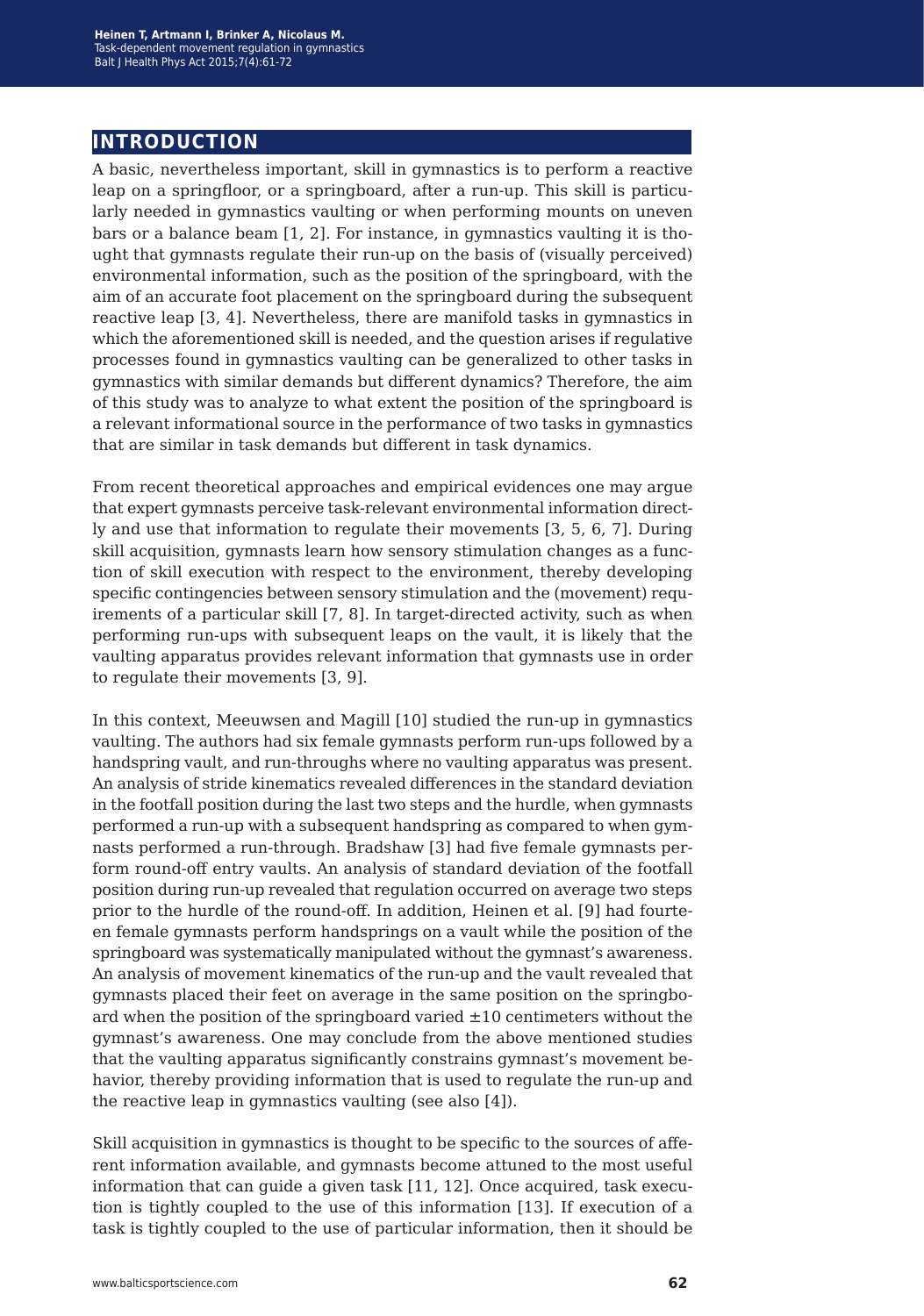likely that the use of this particular information can be generalized to tasks with similar demands. However, gymnastics tasks with similar demands but different dynamics may afford a different motor behavior [14, 15, 16]. For instance, Takei [15, 17, 18] analyzed the relationship between movement kinematics and judges' scores of the handspring, the handspring with a full turn, and the handspring with a forward somersault, respectively. When comparing the results of the three studies, it becomes obvious that the three tasks clearly differ in task dynamics, and therefore afford a different motor behavior. Similar patterns of results can be found when comparing gymnastics tasks with similar demands that are performed under changing environmental constraints. Čuk and Ferkolj [19] studied for instance changes in technique of handspring vaults with double forward somersaults performed on the vaulting horse and the vaulting table, and Takei, Dunn, and Blucker [20] compared high-scoring and low-scoring handsprings with double forward somersaults (see also [21, 22]). The results of both studies again confirm the argument that gymnastics tasks with similar demands but different dynamics differ in the afforded motor behavior.

Following the aforementioned argumentation the aim of this study was to analyze to what extent the position of the springboard is a relevant informational source in the performance of two gymnastics tasks with similar task demands but different task dynamics. Expert gymnasts were asked to perform two mounts with differing movement dynamics: 1) a straight leap to hang on uneven bars, and 2) a tucked leap to landing on both feet on a balance beam. Distances of the hurdle as well as the position of the toes during the run-up and the reactive leap were measured in both tasks. Regulation during run-up was calculated from the standard deviation in the footfall position (see [23]). The springboard position was manipulated without a gymnast's awareness in order to analyze the regulative function of the springboard position in both tasks. It was hypothesized that neither distance of the hurdle, nor distance of the toes to the back edge of the springboard varied as a function of manipulation of the springboard position. The two parameters, however, were thought to vary as a function of the experimental task. Regulation during run- -up was additionally expected to vary between tasks because of the different task dynamics.

## **materials and methods**

#### **participants**

 $N = 10$  female gymnasts were recruited to participate in this study (Age  $=$ 14  $\pm$ 2 years). Gymnasts reported an average training experience of 7.5  $\pm$ 1.3 years with a weekly practice amount of  $9.5 \pm 3.5$  hours (Means  $\pm$ SD). They reported to take part in National Championships and Regional Championships. Therefore, the gymnasts in this study could be characterized as experts concerning the experimental tasks of this study [24]. It was decided to recruit experts in order to ensure that they were already attuned to the environmental informational sources that guide their action [6]. Gymnasts were informed about the general procedure of the study, and they gave their written consent prior to the beginning of the study. The study was carried out according to the ethical guidelines of the university's local ethics committee. To ensure that gymnasts remained naïve to the experimental conditions, they were, howe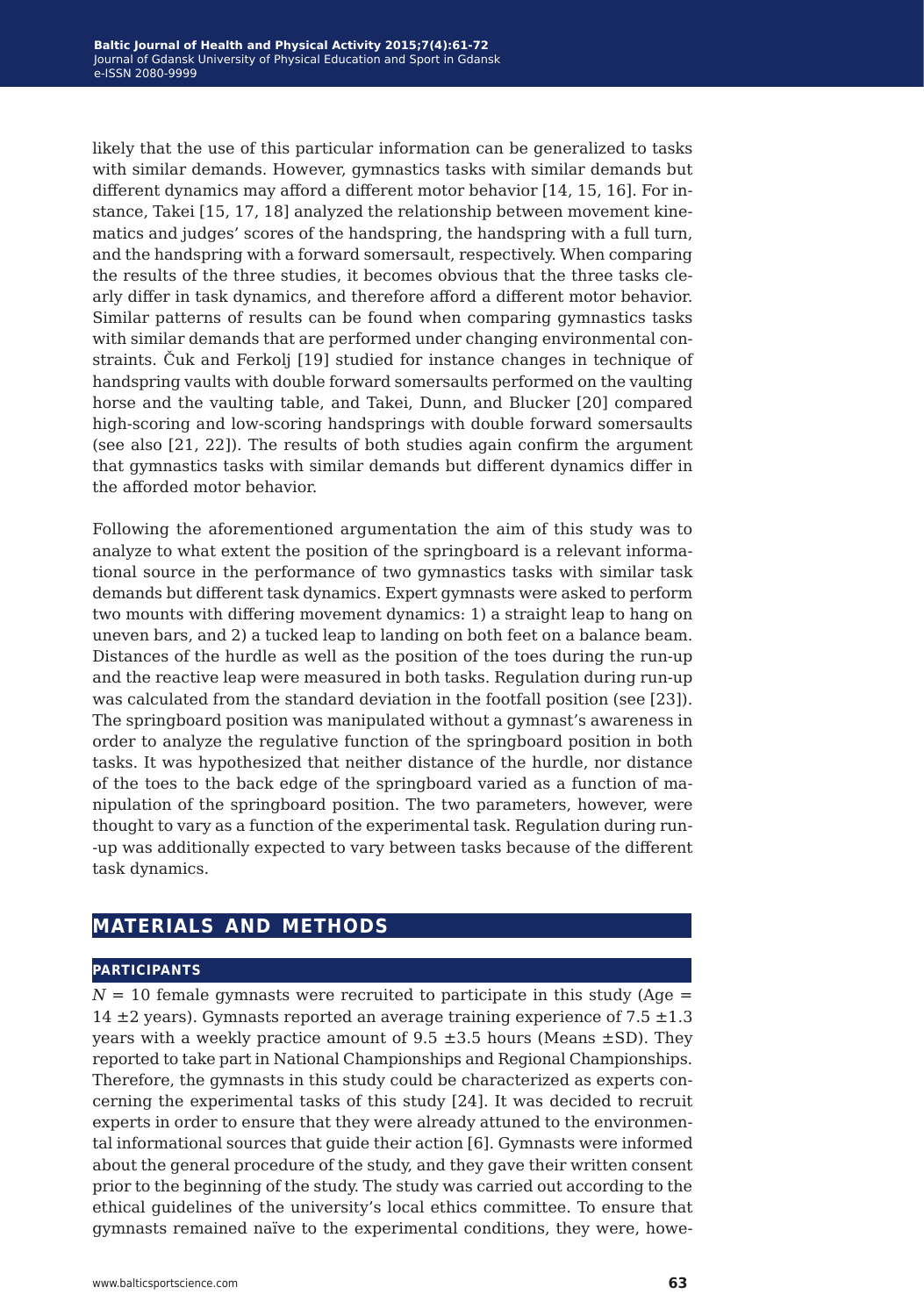ver, not informed about the experimental manipulation of the position of the springboard (see Procedure).

#### **tasks and instruments**

*Experimental Tasks.* Gymnasts were asked to perform two different experimental tasks. The first experimental task was a straight leap, performed as a mount to hang on the upper bar of uneven bars (see Figure 1-a). The second experimental task was a tucked leap, performed as a mount to landing on both feet on a balance beam (see Figure 1-b).



Fig. 1. Stick-figure sequence of the two experimental tasks: a) leap to hang on the upper bar of uneven bars, b) tucked leap to landing on both feet on a balance beam. (Note:  $SP =$  starting point,  $HD = distance of the hundred movement, FD = distance of feet to the back edge of the$ springboard, SBD = springboard distance, SD = distance of the footfall position to reference point, RP = reference point)

The uneven bars and the balance beam were arranged and adjusted to match the competition guidelines for Women's Artistic Gymnastics [25]. For measuring purposes a reference point was defined for each apparatus. For the uneven bars the reference point was defined as the horizontal position of the orthogonal projection of the upper bar. For the balance beam the reference point was defined as the horizontal position of the orthogonal projection of the leading edge of the balance beam.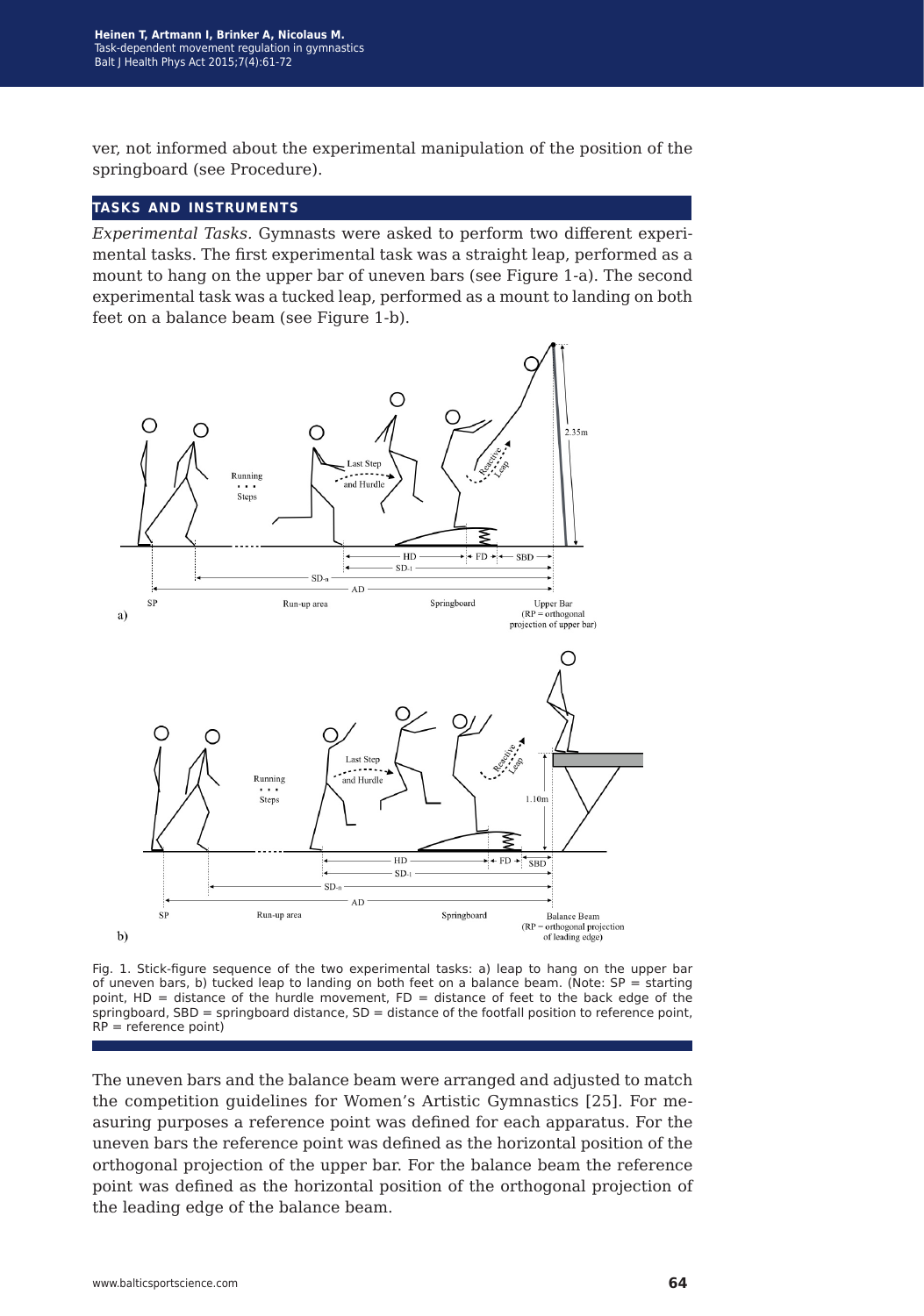Both tasks were performed after a short run-up and with a certified springboard as a takeoff surface (1.20 meters long, 0.60 meters wide). It was decided to vary task dynamics indirectly by asking gymnasts to perform the two different mounts, but not by manipulating the task execution itself. This was done with the aim to study gymnasts' motor behavior in a natural setting with a high degree of ecological validity [26]. From an upright stance the gymnast passed over in a short run-up. Each gymnast started from her individual run- -up distance. A hurdle movement succeeded the last step of the run-up. At the end of the hurdle movement the gymnast placed both feet on the springboard and performed a reactive leap, either with a straight or tucked body posture during a subsequent flight phase, depending on the experimental task to be performed. The straight leap ended with a hang on the upper bar of uneven bars, while the tucked leap ended with landing on both feet on a balance beam (see Figure 1). Both experimental tasks were similar in task demands, because in both tasks the gymnast performed a short run-up with a subsequent reactive leap from a springboard. Both tasks, however, differed in task dynamics, because when performing the tucked leap to landing on both feet on the balance beam, gymnasts usually exhibit a longer distance of the run-up.

*Experimental Protocol.* The gymnasts were asked to perform six trials in each of two conditions (one baseline condition and one experimental condition) in both experimental tasks for a total of 24 trials. The two experimental tasks were presented in a blockwise and randomized fashion for each gymnast. Experimental conditions were presented to the gymnasts in a pseudo-randomized order, with a rule of not presenting a condition more than twice in a row. It was decided to study gymnasts' motor behavior in a natural setting [26]. Therefore, the springboard was placed at the gymnast's individual springboard distance in relation to the reference point in the baseline condition ("BL" condition). The experimental condition of each block comprised a manipulation of the springboard distance in relation to the individual springboard distance. In particular, the springboard distance was extended 0.10 meters so that the springboard was placed 0.10 meters farther away from the reference point of each apparatus ("SBD+" condition). Each gymnast started the run-up from her individual run-up distance to the reference point. This distance was kept constant for each gymnast throughout the study.

It was decided to realize only one experimental condition with an extended distance and not with a reduced distance in each of the two experimental tasks mainly for two reasons. First, previous studies reported no qualitative differences when shortening or extending the springboard distance in gymnastics vaulting [9]. Therefore, one would expect the springboard to operate as an informational source anyway, independent of the number of experimental conditions. Second, one may observe that during the tucked leap, gymnasts often perform a flight phase in which the toes pass the leading edge of the balance beam in a rather short distance towards landing on both feet. Reducing the springboard distance could potentially lead to a reduction in the distance of the toes passing the leading edge of the balance beam during the tucked leap with the potential risk of colliding with the balance beam. In order to prevent such a situation, the springboard distance was extended in the experimental condition, but not shortened.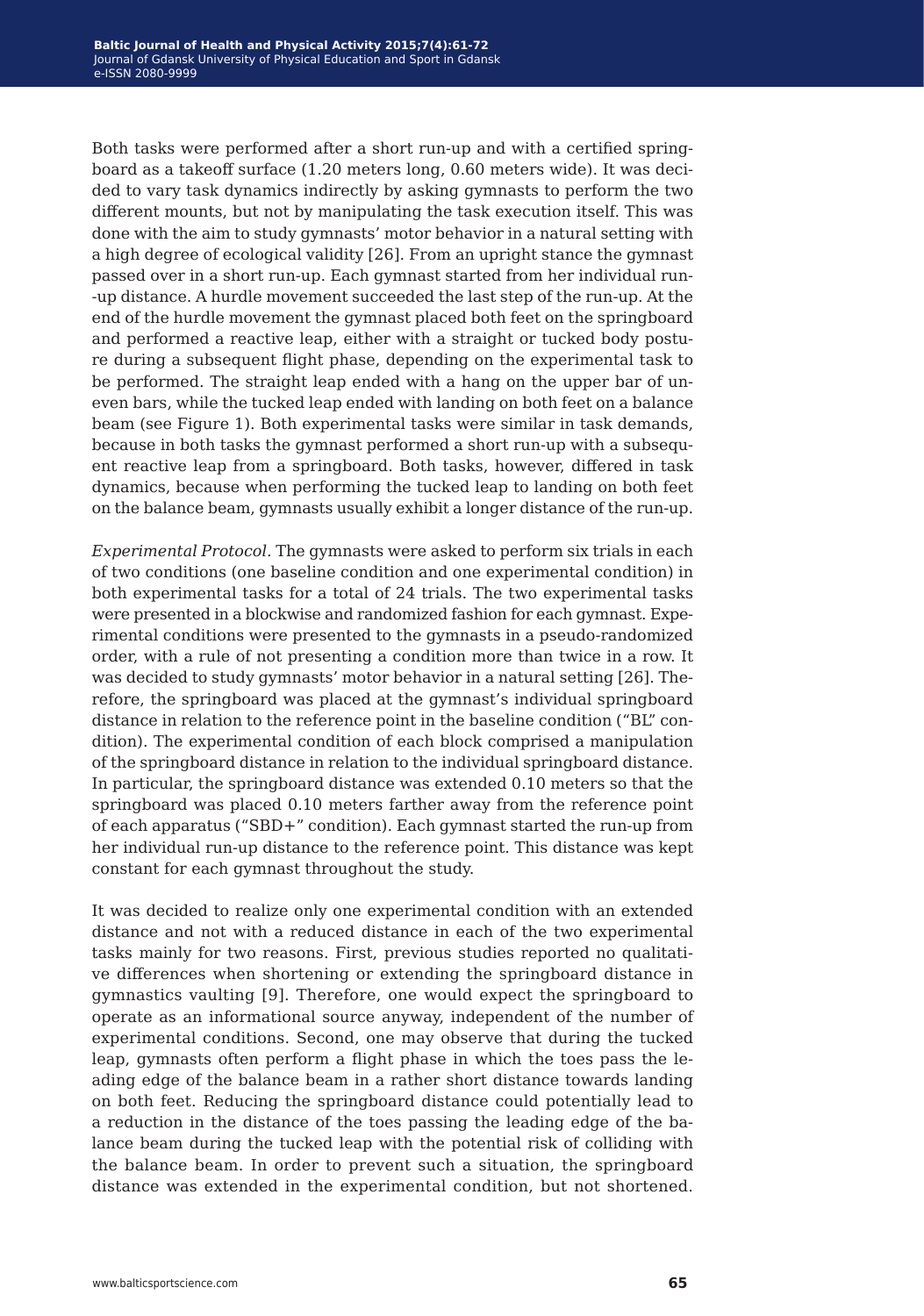*Kinematic Analysis.* An optical movement analysis system was used to analyze the kinematics of the experimental tasks based on videotaped sequences of all task performances. One digital video camera was placed 25 meters away from and orthogonal to gymnast's movement plane of the uneven bars. The same was done with a second camera on the balance beam. The optical axes of both cameras were approximately 3.50 meters away from the reference point of each apparatus. Each camera recorded a visual field of approximately 7.20 meters width. The cameras had a sampling rate of 50 Hz and a spatial resolution of 1920 x 1080 pixels. They were calibrated to the movement plane of the gymnasts with the help of a 7.00 x 3.00 meter calibration frame (see also [27]). A frame rate of 50 Hz was deemed as sufficient because only spatial parameters were analyzed [28]. The horizontal positions of the toes at the starting point, during each step of the run-up, and during the initial contact on the springboard were analyzed. The positions were recorded using the movement analysis software utilius easyINSPECT [29].

To assess movement regulation of the reactive leap, two parameters were calculated: First, the horizontal distance from the toes during the last-step to the position of the toes of both feet when in contact with the springboard defines the distance of the hurdle movement. Second, the horizontal distance of the toes to the back edge of the springboard during the reactive leap defines the feet placement on the springboard. In order to assess movement regulation during the run-up, the standard deviation method was utilized [5, 23]. Therefore, standard deviations in the footfall position during the steps of the run-up were calculated across multiple trials. A peak in standard deviation with a subsequent decrease during the run-up indicates the use of visual information to adjust run-up kinematics relative to the springboard [3]. In addition, the length of the run-up was calculated as the horizontal distance of the positions of the toes at the starting point to the reference point of each apparatus. Finally, the amount of run-up steps was counted from the videotaped sequences of all task performances.

#### **procedure**

The study was conducted in three phases. All gymnasts were tested individually. In the first phase, the gymnast arrived at the gymnasium, was informed about the general purpose and procedure of the study, and completed the informed consent form. The gymnast was told that she was taking part in a study on the kinematics of two different skills in gymnastics. The gymnast was, however, not informed about the experimental manipulation of the springboard distance in order to remain naïve to the experimental manipulation. The gymnast was given an individual 30-minute warm-up phase. During warm-up, the gymnast was allowed three practice trials of the straight leap on uneven bars and the tucked leap on a balance beam in order to ensure that gymnast's motor system was adjusted to the apparatus set-up [30]. During practice trials, the springboard distance was set to the values of the BL condition, thereby reflecting gymnast's individual springboard distance. The second phase took place after the warm-up was completed.

In the second phase the gymnast was asked to perform 12 straight leaps performed as a mount on the uneven bars (Figure 1-a), and 12 tucked leaps performed as a mount on the balance beam (Figure 1-b). Both tasks were presented in a blockwise fashion. The fact whether the gymnast began with the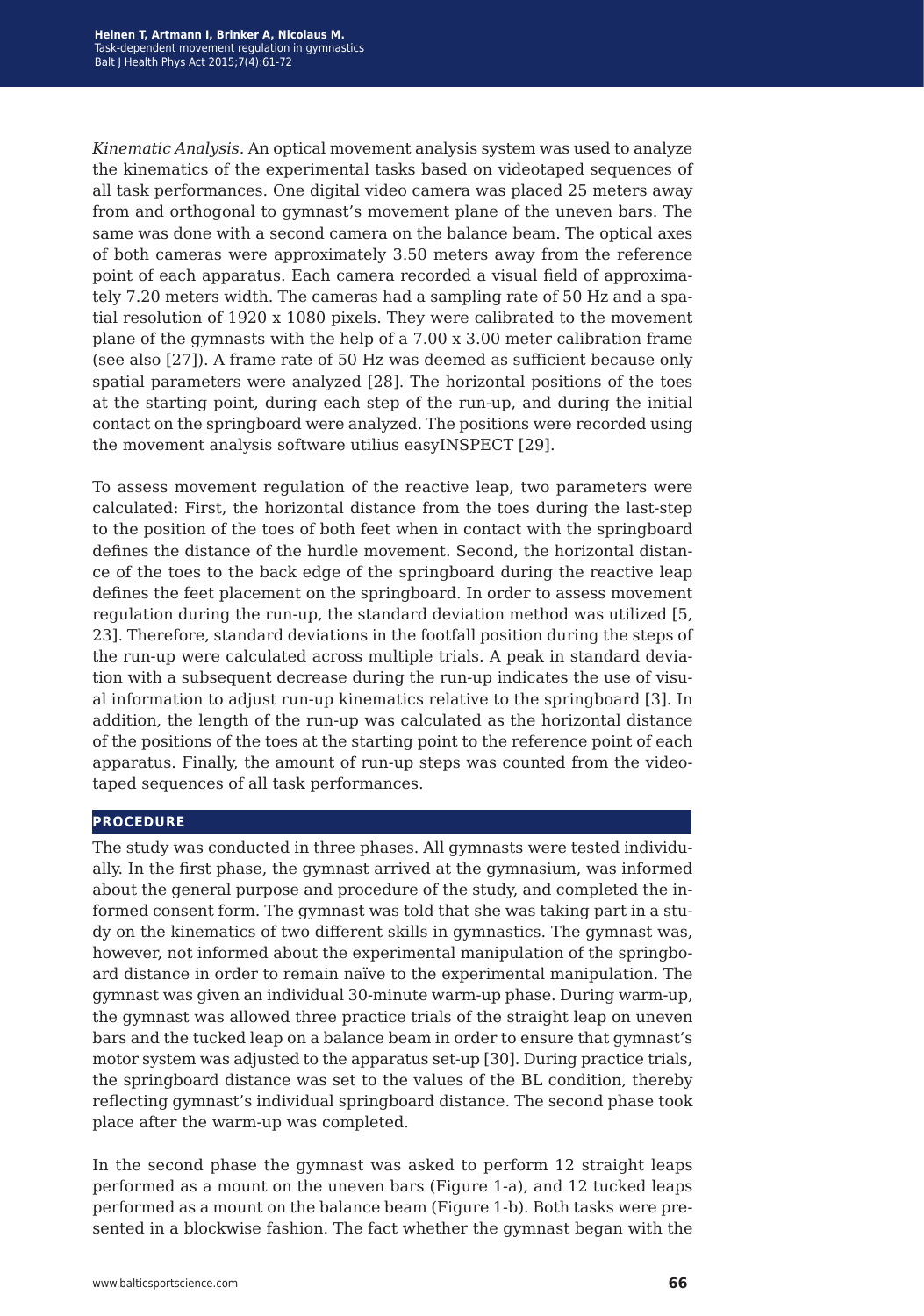straight leaps on uneven bars or tucked leaps on balance beam depended on chance. Both tasks were performed after a short run-up. When the gymnast was walking back to her individual starting point an instructed experimenter placed the springboard according to the individual experimental protocol for each gymnast: either (1) at the distance of the BL condition, or (2) at the distance of the SBD+ condition.

The third phase of the study took place after the 24 trials were completed. A manipulation check was conducted by asking a gymnasts if she had perceived any kind of experimental manipulation when performing the experimental tasks. None of the gymnasts responded having perceived an experimental manipulation. After the manipulation check, the gymnast was debriefed and received a gift as a reward for participation.

#### **data analysis**

A significance criterion of  $\alpha = 5\%$  was defined a priori for all reported results. Prior to testing the main hypotheses, differences in the length of the run-up, and the number of steps were evaluated between experimental tasks and experimental conditions. There was an obvious difference in the run-up length between the tasks (straight leap on uneven bars:  $5.77 \pm 0.03$  meters vs. tucked leap on balance beam:  $6.87 \pm 0.03$  meters [Means  $\pm$ SE]), but not between experimental conditions. The same was true for the number of steps during the run-up (straight leap on uneven bars:  $3.59 \pm 0.20$  steps vs. tucked leap on balance beam:  $4.82 \pm 0.24$  steps [Means  $\pm$ SE]), thereby indicating that both experimental tasks clearly differed in task dynamics.

In order to test the main hypotheses, separate 2 (Springboard Position: BL condition vs. SBD+ condition)  $\times$  2 (Experimental Task: straight leap to hang on uneven bars vs. tucked leap to landing on both feet on a balance beam) analyses of variance (ANOVAs) with repeated measures were calculated, including (1) the distance of the toes to the back edge of the springboard during the reactive leap, and (2) the distance of the hurdle as dependent variables. In a second step, the standard deviation on footfall position during the last four steps prior to the hurdle was calculated in order to analyze regulation during the run-up [3, 23]. Cohen's *f* was calculated as an effect size for all reported F-values [31, 32].

### **results**

It was hypothesized that neither the distance of the hurdle, nor the distance of the toes to the back edge of the springboard varied as a function of the manipulation of the springboard position because of its informational, yet regulative role as in the performance of target-directed activity in complex skills in gymnastics. The two parameters, however, were thought to vary as a function of the experimental task due to the differing dynamics of both tasks. Regulation during run-up was additionally expected to vary between tasks because of the different task dynamics.

To test the main hypotheses, separate 2 (Springboard Position: BL condition vs. SBD+ condition)  $\times$  2 (Experimental Task: straight leap to hang on uneven bars vs. tucked leap to landing on both feet on a balance beam) ANOVAs were calculated while including (1) the distance of the toes to the back edge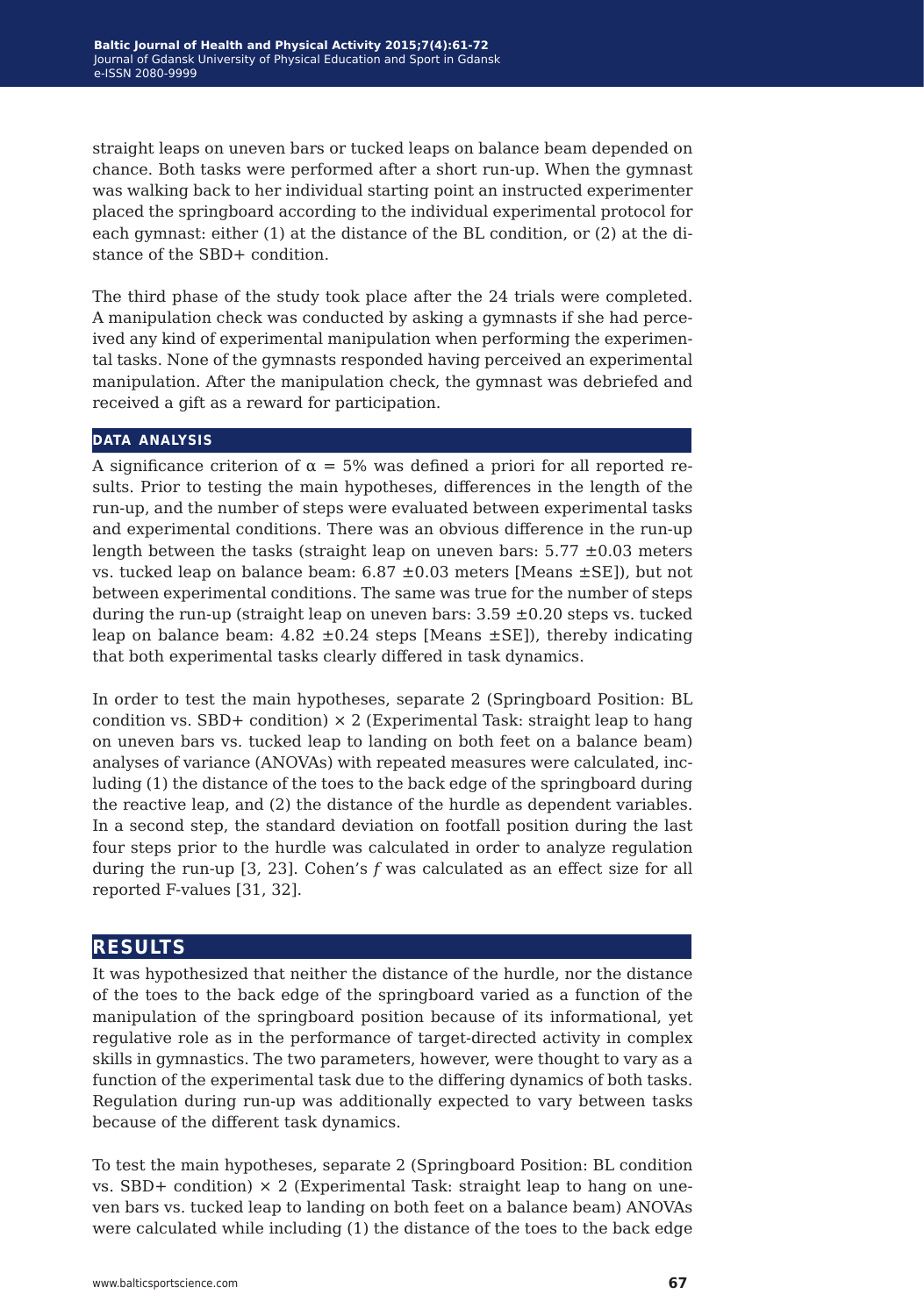of the springboard during the reactive leap, and (2) the distance of the hurdle as dependent variables (Figure 2). Results of the ANOVAs revealed significant main effects of the Experimental Task on the distance of the toes to the back edge of the springboard during the reactive leap,  $F(1, 9) = 38.713$ ,  $p = .0002$ , Cohen's  $f = 2.074$ , and on the distance of the hurdle,  $F(1, 9) =$ 7.196,  $p = 0.0251$ , Cohen's  $f = 0.893$ . There were neither additional main effects of Springboard Position on any of the dependent variables, nor additional interaction effects of Experimental Task × Springboard Position on any of the dependent variables (all  $p > .05$ ).



Fig. 2. a) Distance of toes to the back edge of the springboard during a reactive leap in both experimental tasks, and in the BL condition and the SBD+ condition (means  $\pm$  standard error). b) Distance of the hurdle in both experimental tasks, and in the BL condition and the SBD+ condition (means  $\pm$  standard error)

In order to assess movement regulation during the run-up, standard deviation on the footfall position during the last four steps prior to the hurdle was calculated. Results revealed the peak value in the third last step when performing the straight leap to hang on uneven bars in both the baseline condition and the SBD+ condition. When performing the tucked leap to landing on a balance beam, the peak occurred in the fourth last step in the baseline condition as well as in the SBD+ condition (Figure 3).

Taken together, results revealed that when performing the straight leap to hang on uneven bars, gymnasts exhibited on average a shorter distance of the toes to the back edge of the springboard (Figure 2-a), and a slightly shorter distance of the hurdle (Figure 2-b), compared to the tucked leap to landing on both feet on a balance beam. However, in the BL condition, gymnasts exhibited on average the same distance of the toes to the back edge of the springboard and the same distance of the hurdle, as compared to the SBD+ condition. Concerning the run-up, the peak in standard deviation of the footfall position was found to occur later during the run-up when performing the straight leap to hang on uneven bars as compared to when performing the tucked leap to landing on a balance beam (Figure 3).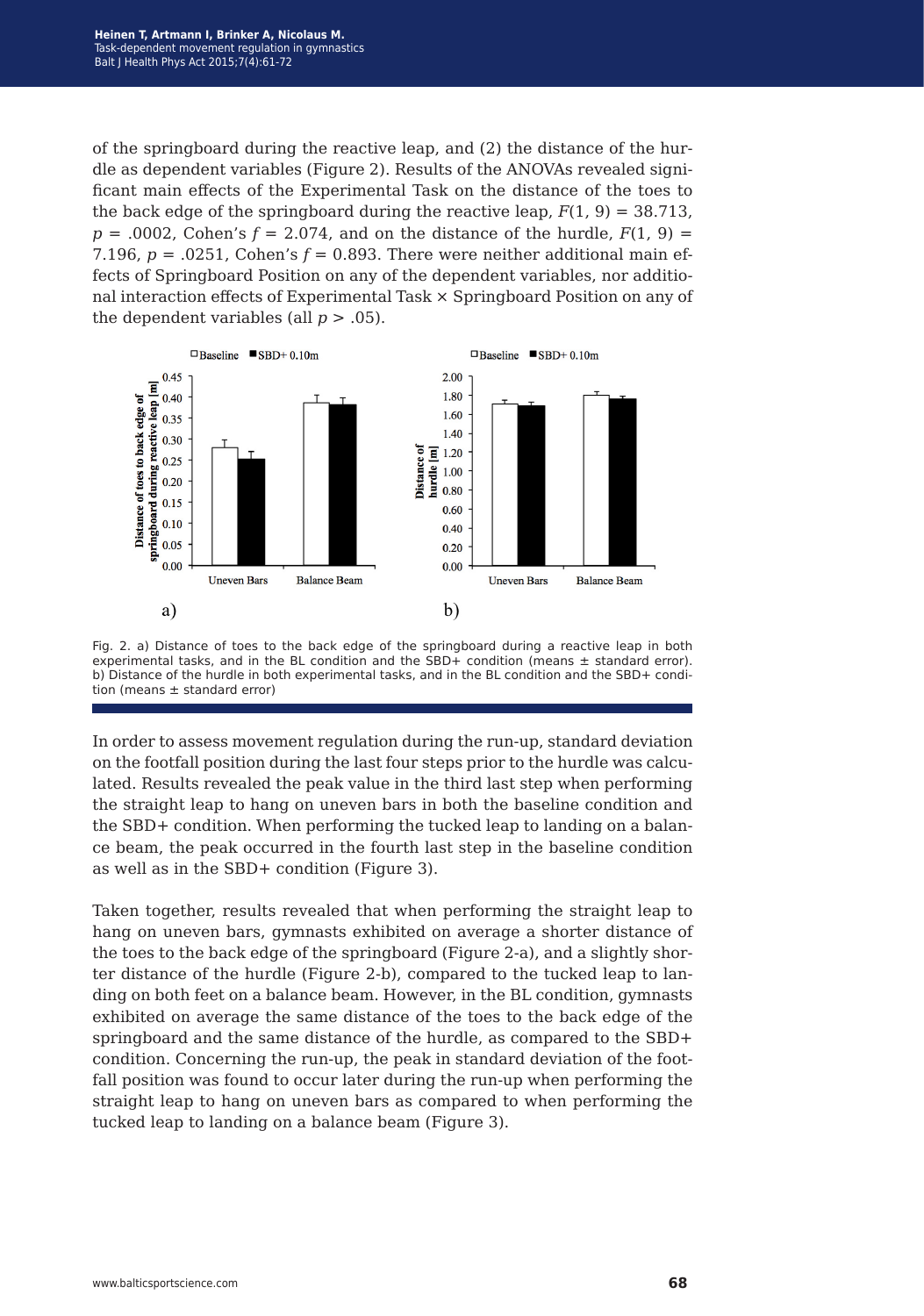

Fig. 3. Standard deviation in the footfall position during the last four steps of the run-up in both experimental tasks. Note that the peak in standard deviation occurred during the third last step when performing the tucked leap to landing on both feet on the balance beam while the peak occurred in the second last step when performing the straight leap to hang on uneven bars

## **discussion**

The aim of this study was to analyze to what extent the position of the springboard is a relevant informational source in the performance of two gymnastics tasks that are similar in task demands but different in task dynamics. It was hypothesized that neither the distance of the hurdle, nor the distance of the toes to the back edge of the springboard varied as a function of manipulation of the springboard position. The two parameters, however, were thought to vary as a function of the experimental task due to the differing dynamics of both tasks. Regulation during run-up was additionally expected to vary between tasks because of the different task dynamics.

Results revealed that manipulating the position of the springboard without gymnast's awareness had neither an effect on the distance of the hurdle, nor on the placement of the feet on the springboard during the reactive leap. The results of this study are thus in line with results from studies of Meeuswen and Magill [10], Bradshaw [3] and Heinen et al. [9]. The position of the springboard clearly operates as relevant information in the regulation of the run-up and the reactive leap in the two experimental tasks. Therefore, one may conclude that in tasks that have similar demands, the role of particular information (here: springboard position) is invariant to the regulation of the movement. A direct perception of task-relevant environmental information may help gymnasts to make necessary adjustments during the run-up, which may occur due to extrinsic or intrinsic factors [5]. This in turn enables gymnasts to perform a reactive leap with a precise foot placement from trial to trial in order to perform the intended movement with an optimal movement quality. In addition, the idea of continuous regulation during the run-up at least partly neglects the assumption of a stereotyped run-up with a stride length that is strongly consistent between trials [1]. It can be concluded from this study, in line with the results of previous studies, that the position of the springboard constrains gymnasts' movement behavior in a way that gymnasts adjust their run-up that best suits the current circumstances of the situation.

In addition, the distance of the hurdle as well as the distance of the toes to the back edge of the springboard during the reactive leap were longer when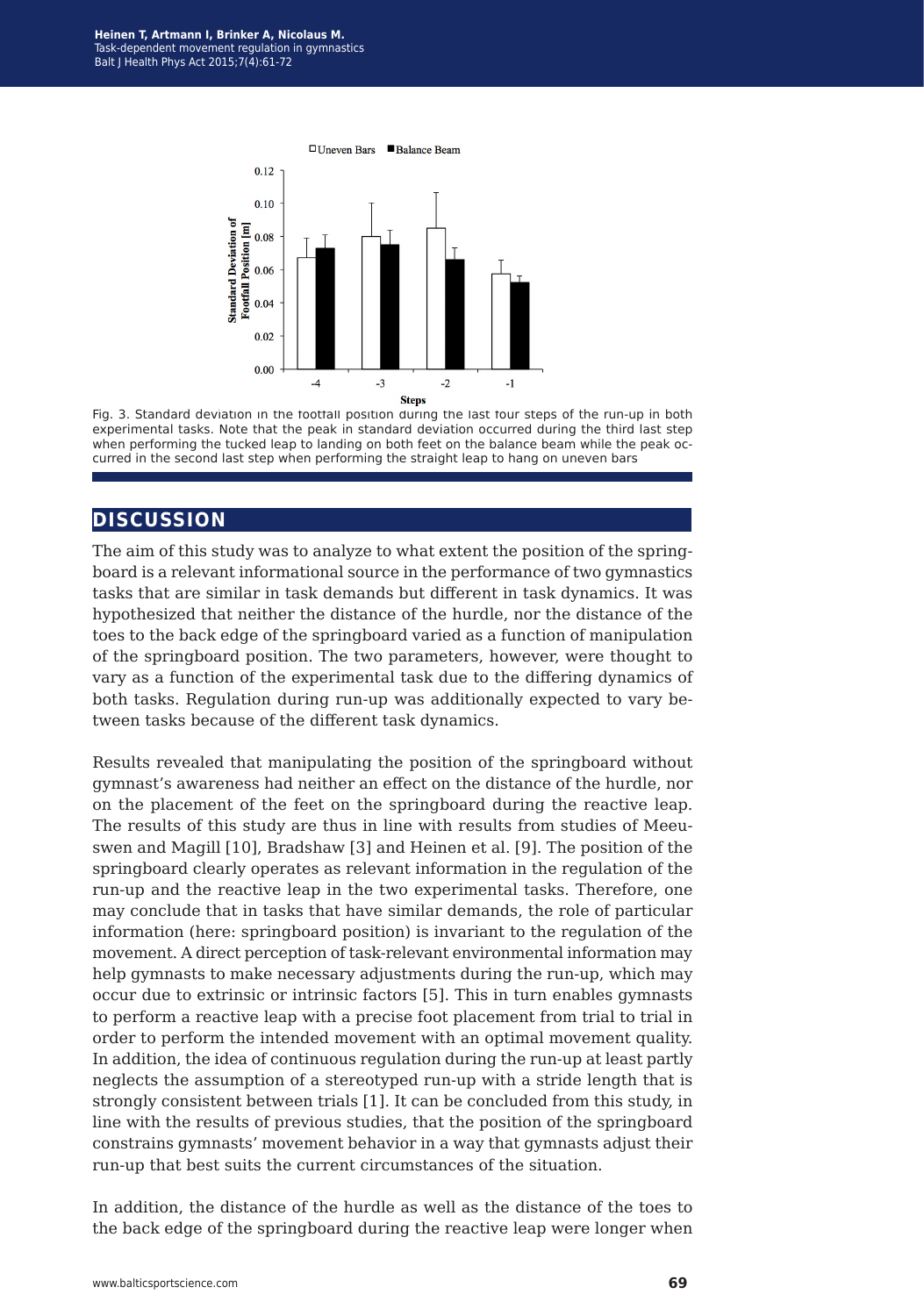performing the tucked leap to landing on both feet on a balance beam compared to the straight leap on uneven bars. Regulation during run-up occurred on average one step earlier when performing the tucked leap to landing on the balance beam. Thus, the results of the study confirm the argument that tasks with similar demands but different dynamics may afford a different motor behavior. When performing the tucked leap to landing on both feet on the balance beam, gymnasts made more steps, which in turn is likely to result in a higher velocity during run-up. A higher velocity during run-up usually results in a longer hurdle movement [33]. Bradshaw [3], Heinen et al. [9] and Meeuswen and Magill [10] found, for instance, that when gymnasts perform vaults from high run-up velocity they exhibit hurdle distances of more than 2.50 meters (cf. Figure 2). A longer hurdle may result in placing the feet closer to the middle of the springboard in order to utilize the flat spring mechanism of the springboard, which, however, only seems to operate at a particular touchdown impulse [34]. A higher run-up velocity may additionally afford an earlier regulation of the footfall position during the run-up, which in turn seems to be task-dependent. Comparing the results of this study with the results of the studies of Bradshaw [3], Heinen et al. [4, 9] supports this notion. Regulation occurred on average 7.83 meters from the rear of the takeoff board in the study of Bradshaw [3], and about 7.12 meters from the leading edge of the vaulting table in the study of Heinen et al. [9]. Taken together it seems obvious that gymnasts exhibit a different movement behavior when performing a task with similar demands but different dynamics, thereby integrating (changing) environmental information in the regulation of the run-up and the reactive leap from trial to trial.

### **limitations**

There are several limitations of this study and two specific aspects should be highlighted. First, the position of the springboard was manipulated 0.10 meters. A stronger manipulation could potentially lead to a breakdown in regulation, such that gymnasts may not be capable to encompass the manipulation on the springboard position, especially if the distance of the hurdle and the placement of the feet on the springboard are in principle invariant to a manipulation of springboard position. When realizing a stronger manipulation, gymnasts could become aware of the manipulation, which in turn could completely alter their natural movement behavior. It could, however, be of interest under which conditions this is likely to occur because it could answer questions concerning gymnast's regulative capacity when dealing with varying springboard distances in different tasks. Second, gymnasts were asked to perform two tasks in which the springboard was used as a takeoff surface. Gymnasts, however, also perform reactive leaps after run-ups on the floor and on a balance beam. Therefore, one could speculate about regulatory processes when performing skills that are similar in task dynamics, but different in task demands, such as when performing a forward somersault on the floor as compared to when performing a forward somersault on a balance beam. Subsequent studies could therefore target the regulatory role of differing task demands in tasks that are similar in dynamics under varying environmental information.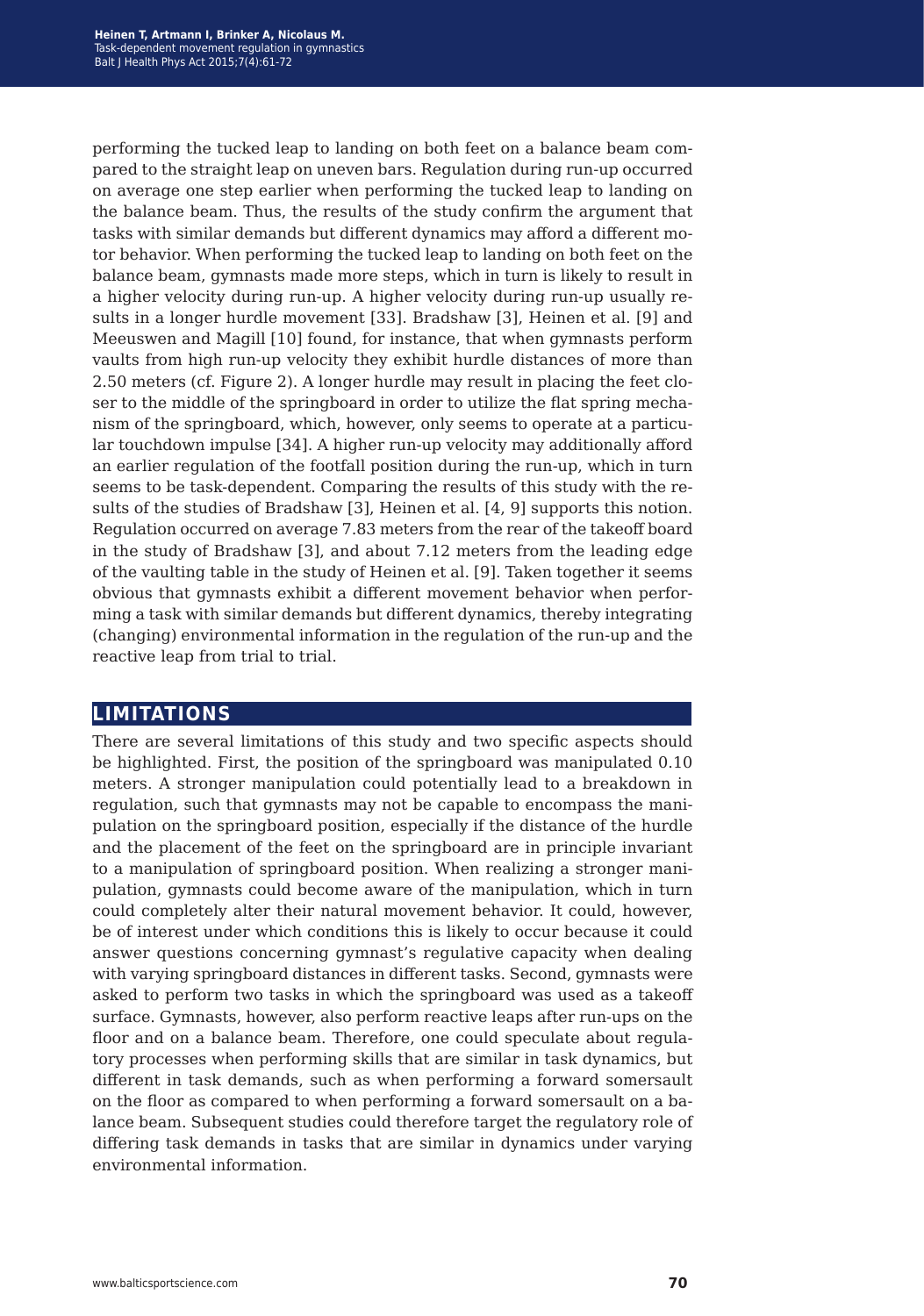## **conclusion**

There is at least one practical consequence of this study. Taken the theoretical background as well as the results of this study together, it can be stated that young gymnasts should be encouraged to systematically practice their ability to use visual information during the run-up in gymnastics tasks. This could lead to the acquisition of differentiated contingencies between sensory stimulation and the movement requirements of tasks that are similar in demands but different in dynamics. The development of such differentiated contingencies may enable the gymnast to cope with changing situations, such as when being in a competition or when dealing with different kinds of springboards.

It can be concluded that the use of environmental information in the regulation of run-ups with subsequent reactive leaps can be generalized to gymnastics tasks with similar demands but different dynamics, thus affording a different motor behavior.

#### **references**

- [1] Arkaev L., Suchilin N. How to create champions. Oxford UK: Meyer & Meyer Sports; 2004.
- [2] Velićković́ S, Petković́ D, Petković E. A case study about differences in characteristics of the run-up approach on the vault between top-class and middle-class gymnasts. Sci Gym J. 2011;3(1):25-34.
- [3] Bradshaw EJ. Target-directed running in gymnastics: a preliminary exploration of vaulting. Sport Biomech. 2004;3(1):125-144.
- [4] Heinen T, Vinken PM, Jeraj D, Velentzas K. Movement regulation of handsprings on vault. Res Q Exer Sport. 2013;84:68-78.
- [5] Bradshaw EJ, Sparrow WA. Effects of approach velocity and foot-target characteristics on the visual regulation of step length. Hum Mov Sci. 2001;20(4-5):401-426.
- [6] Raab M, de Oliveira RF, Heinen T. How do people perceive and generate options? In: Raab, M, Hekeren H, Johnson JG, editors. Progress in brain research: Vol. 174. mind and motion: The bidirectional link between thought and action. Amsterdam NL: Elsevier; 2009, 49-59.
- [7] Warren WH. The dynamics of perception and action. Psych Rev. 2006;113(2):358-389.
- [8] O'Regan JK, Noë A. A sensorimotor account of vision and visual consciousness. Behav Brain Sci. 2001;24(5):973-1031.
- [9] Heinen T, Jeraj D, Thoeren M, Vinken PM. Target-directed running in gymnastics: the role of the springboard position as an informational source to regulate handsprings on vault. Biol Sport. 2011;28(4):215-221.
- [10] Meeuwsen H, Magill RA. The role of vision in gait control during gymnastics vaulting. In Hoshizaki TB, Salmela JH, Petiot B, editors. Diagnostics, treatment and analysis of gymnastic talent. Montreal Canada: Congres Scientifique de Gymnastique de Montreal, Inc.; 1987, 137-155.
- [11] Mackrous I, Proteau L. Specificity of practice results from differences in movement planning strategies. Exp Brain Res. 2007;183(2):181-193.
- [12] Withagen R, Michaels CF. The role of feedback information for calibration and attunement in perceiving length by dynamic touch. J Exp Psych Human. 2005;31(6):1379-1390.
- [13] Montagne G, Cornus S, Glize D, Quaine F, Laurent M. A perception-action coupling type of control in long jumping. J Mot Behav. 2000;32(1):37-42.
- [14] Cormie P, Sands WA, Smith SL. A comparative case study of Roche vaults performed by elite male gymnasts. Technique. 2004;24(8):6-9.
- [15] Takei Y. Techniques used by elite male gymnastics performing a handspring vault at the 1987 Pan American Games. Int J Sport Biomech. 1989;5:1-25.
- [16] Takei Y, Kim EJ. Techniques used in performing the handspring and salto forward tucked vault at the 1988 Olympic Games. J Appl Biomech. 1990;6(2):111-138.
- [17] Takei Y. Techniques used in performing handspring and salto forward tucked in gymnastics vaulting. Int J Sport Biomech. 1988;4:260-281.
- [18] Takei, Y. Three-dimensional analysis of handspring with full turn vault: deterministic model, coaches' beliefs, and judges' scores. J Appl Biomech. 1998;14:190-210.
- [19] Čuk I, Ferkolj SM. Changes in technique of handspring double salto forward tucked performed on horse and vaulting table. Acta Kinesiologiae Universitatis Tartuensis. 2008;13:20-30.
- [20] Takei Y, Dunn JH, Blucker E. Techniques used in high-scoring and low-scoring 'roche' vaults performed by elite male gymnasts. Sport Biomech. 2003;2(2):141-162.
- [21] Ferkolj M. A kinematic analysis of the handspring double salto forward tucked on a new style of vaulting table. Sci Gym J. 2010;2(1):35-48.